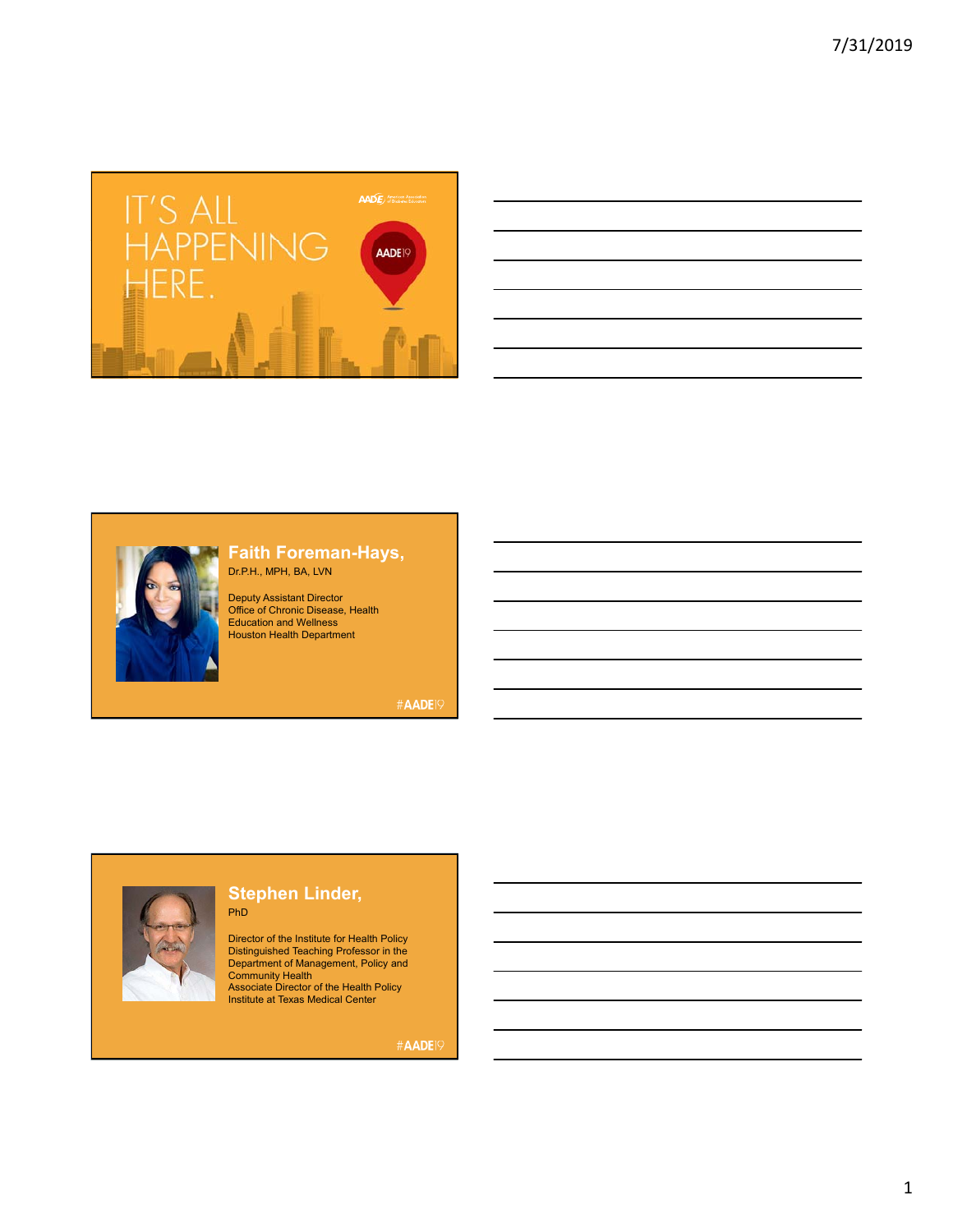# **Disclosure to Participants**

- 
- Notice of Requirements For Successful Completion<br>
Please refer to learning goals and objectives<br>
Learners must attend the full activity and complete the evaluation in order to claim continuing<br>
ducation credithours
	-
	-
- 
- Participants will be notified by speakers to any product used for a purpose other than for which it was approved by the Food and Drug Administration.

#AADE<sup>19</sup>



**Welcome on Behalf of Sylvester Turner**

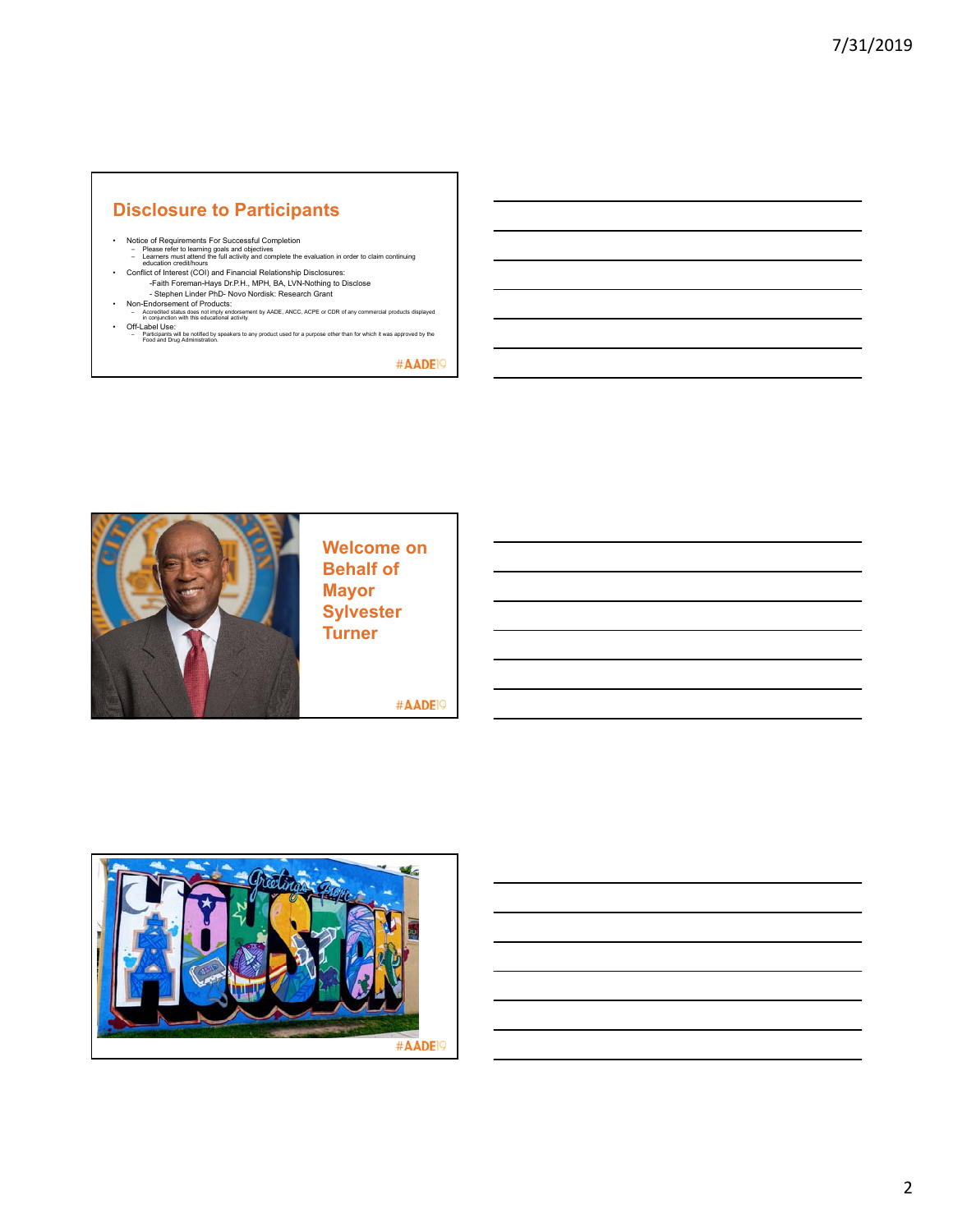# **Objectives:**

- Describe the composite vulnerability framework, its rationale and measurement
- Apply framework to identify subpopulations as key candidates for primary prevention
- Propose ways to adapt this approach to enhance the quality of outreach and participant interactions



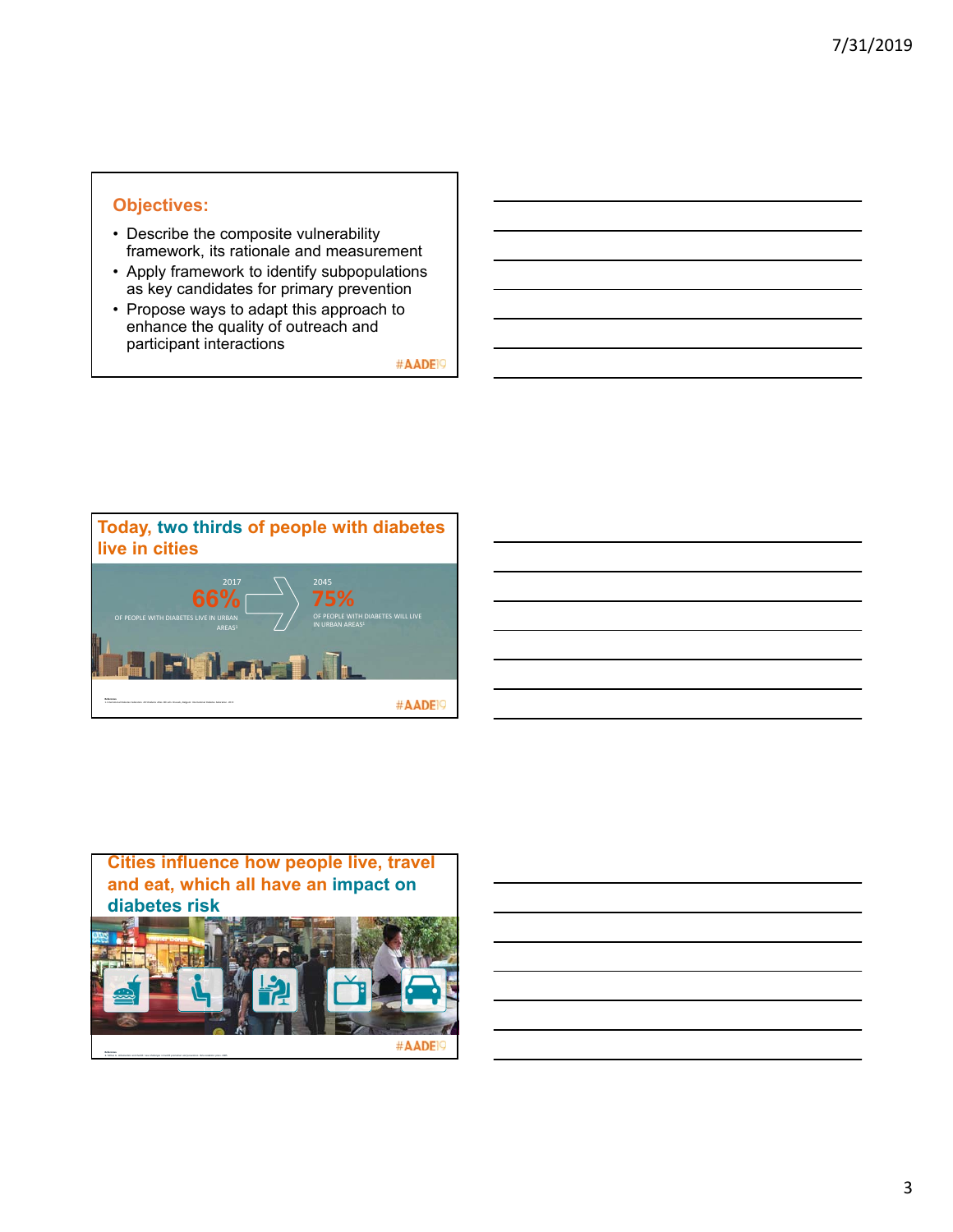









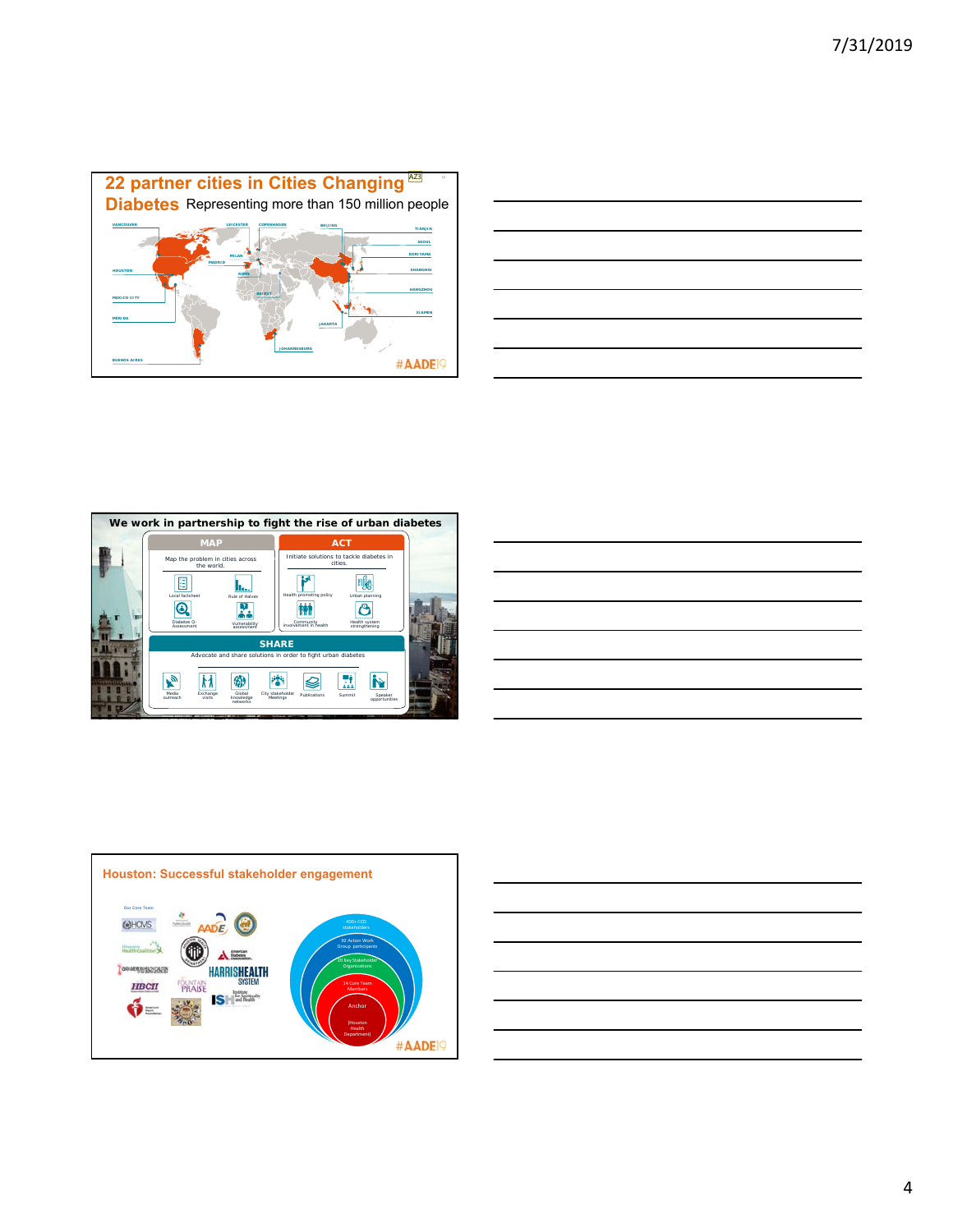**AZ3** Can we add a reference citing that the partnership is with Novo, Steno Diabetes Center Copenhagen, University College London?

Autumn Zarlengo, 7/8/2019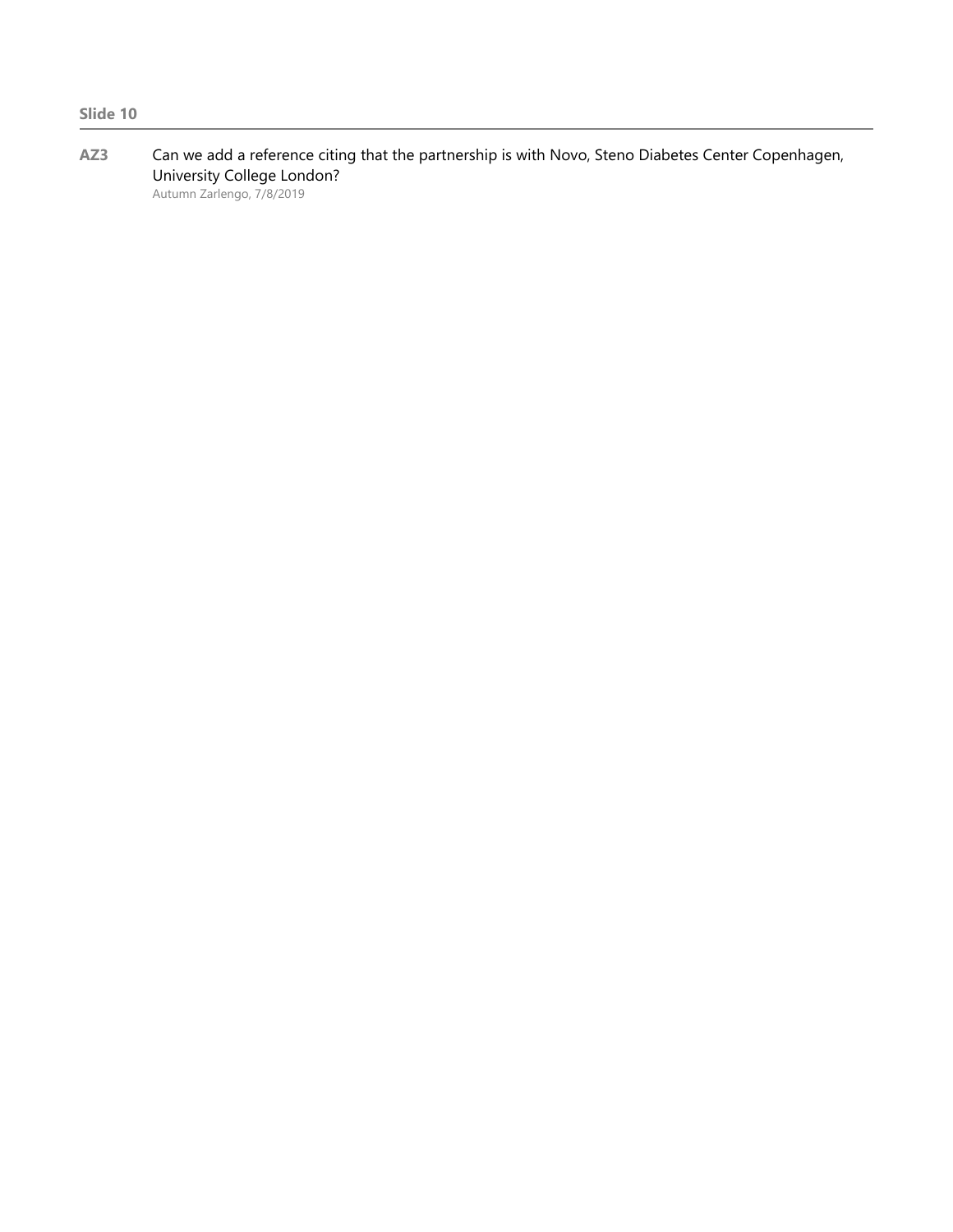



#### **How the Coalition Built the 5 Initiatives**

- Research to understand how and why people are vulnerable to developing diabetes
- Roundtables with different stakeholders (healthcare, public health, employers, community-based organizations, health insurance)
- Action Work Groups
- Implementation team following Shark Tank process
- Initiatives are stakeholder-developed, stakeholder-driven and stakeholder-funded

HCI



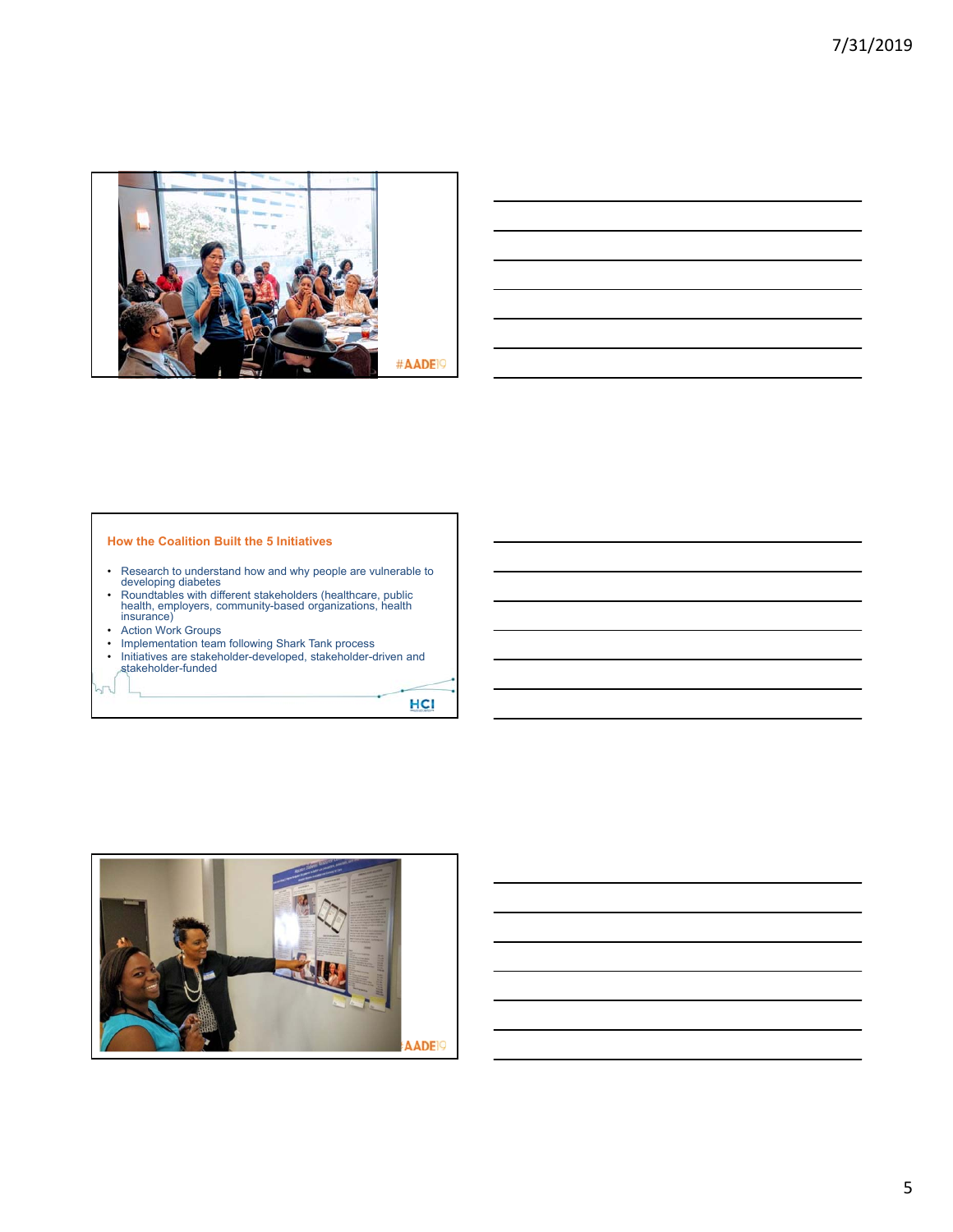

| <u> Album a control de la control de la control de la control de la control de la control de la control de la con</u> | <b>Service Contract</b>                                                                                              |  |
|-----------------------------------------------------------------------------------------------------------------------|----------------------------------------------------------------------------------------------------------------------|--|
|                                                                                                                       |                                                                                                                      |  |
|                                                                                                                       |                                                                                                                      |  |
|                                                                                                                       |                                                                                                                      |  |
|                                                                                                                       |                                                                                                                      |  |
|                                                                                                                       | <u> 1989 - Andrea Santa Andrea Andrea Andrea Andrea Andrea Andrea Andrea Andrea Andrea Andrea Andrea Andrea Andr</u> |  |
|                                                                                                                       |                                                                                                                      |  |
|                                                                                                                       |                                                                                                                      |  |

| <b>Overview of Initiatives</b>                                                                                                                                      |                                                                                                                                          |                                                                                                                                                       |                                                                                                                                                                          |                                                                                                                              |  |
|---------------------------------------------------------------------------------------------------------------------------------------------------------------------|------------------------------------------------------------------------------------------------------------------------------------------|-------------------------------------------------------------------------------------------------------------------------------------------------------|--------------------------------------------------------------------------------------------------------------------------------------------------------------------------|------------------------------------------------------------------------------------------------------------------------------|--|
| <b>Emergency</b><br><b>Preparedness</b>                                                                                                                             | Employer<br>Worksite<br><b>Prevention</b>                                                                                                | <b>Houston</b><br><b>Diabetes</b><br><b>Resource</b><br>Center                                                                                        | Faith &<br><b>Diabetes</b>                                                                                                                                               | <b>Peer Support</b>                                                                                                          |  |
| <b>Led by American</b><br><b>Diabetes</b><br>Association.<br>American<br>Association of<br><b>Diabetes Educators</b><br>and Harris County<br><b>Medical Society</b> | Led by Houston<br><b>Business Coalition</b><br>on Health                                                                                 | <b>Led by American</b><br><b>Diabetes</b><br>Association.<br>American<br>Association of<br>Diabetes Educators,<br><b>Houston Health</b><br>Department | Led by Institute for<br>Spiritúality and<br>Health, Houston<br><b>Health Department,</b><br><b>Harris County Public</b><br>Health and TMF<br>Health Quality<br>Institute | Led by CORE<br>Initiative and<br>American<br>Association of<br>Diabetes Educators                                            |  |
| Developed "pop-up<br>diabetes clinic" in<br>emergency shelters                                                                                                      | <b>Centers for Disease</b><br>Control and<br><b>Prevention funded</b><br>pilot program to<br>address prediabetes<br>in worksite settings | Online community<br>with national<br>resources and<br>promotion of<br>programs in Houston Support into the                                            | <b>Train-the-trainer</b><br>model to take<br><b>Diabetes Self</b><br>Management<br><b>Education and</b><br>community                                                     | Provides a<br>curriculum, and<br>offers training<br>and/coaching for a<br>person with diabetes<br>to lead a support<br>group |  |
| Concept being<br>considered by Harris<br>County Office of<br>Emergency<br>Management                                                                                | 2,500 employees<br>from 8 employers<br>participate in 12-<br>montth Diabetes<br><b>Prevention Program</b>                                | Diabetes hotline with<br><b>Community Health</b><br>Workers being<br>planned                                                                          | 41 community health 50 participants meet<br>champions from 23<br>Muslim, Christian<br>and Hindu houses of<br>faith currently<br>implementing the<br>program              | biweekly at 7<br>locations<br>75 participants in<br>Facebook peer<br>support group                                           |  |

| $\overline{\phantom{a}}$ |
|--------------------------|
|                          |
|                          |
|                          |
|                          |
|                          |

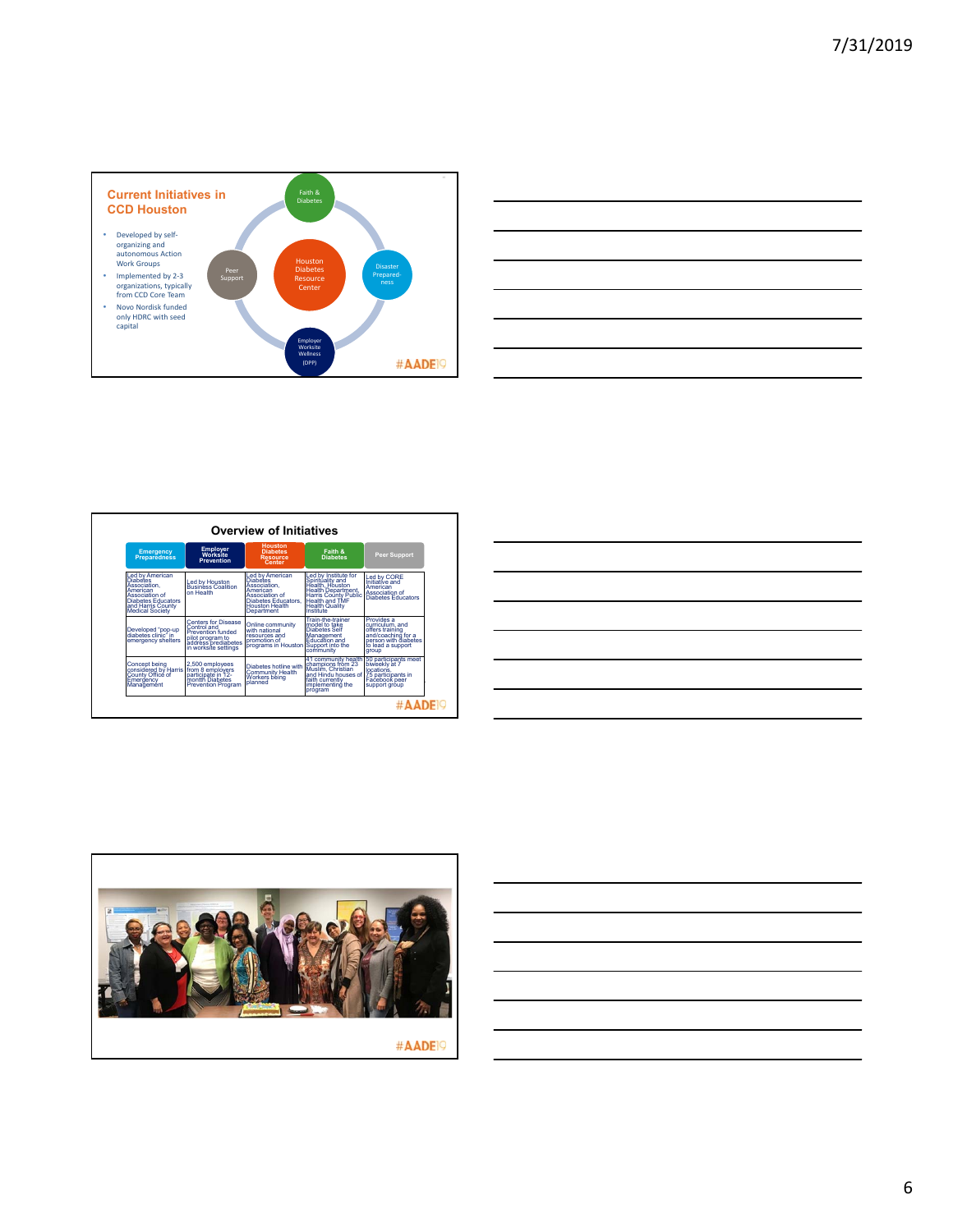

## **Come See Us:**

- Exhibit Hall next to City of Houston Booth
- Today at 3:15PM: – Cities Changing Diabetes: Faith & Diabetes Initiative
	- Part I: Adapting DSMES In Communities of Faith
- Today at 4:30PM:
	- Cities Changing Diabetes: Faith & Diabetes Initiative Part II: Working with Communities of Faith

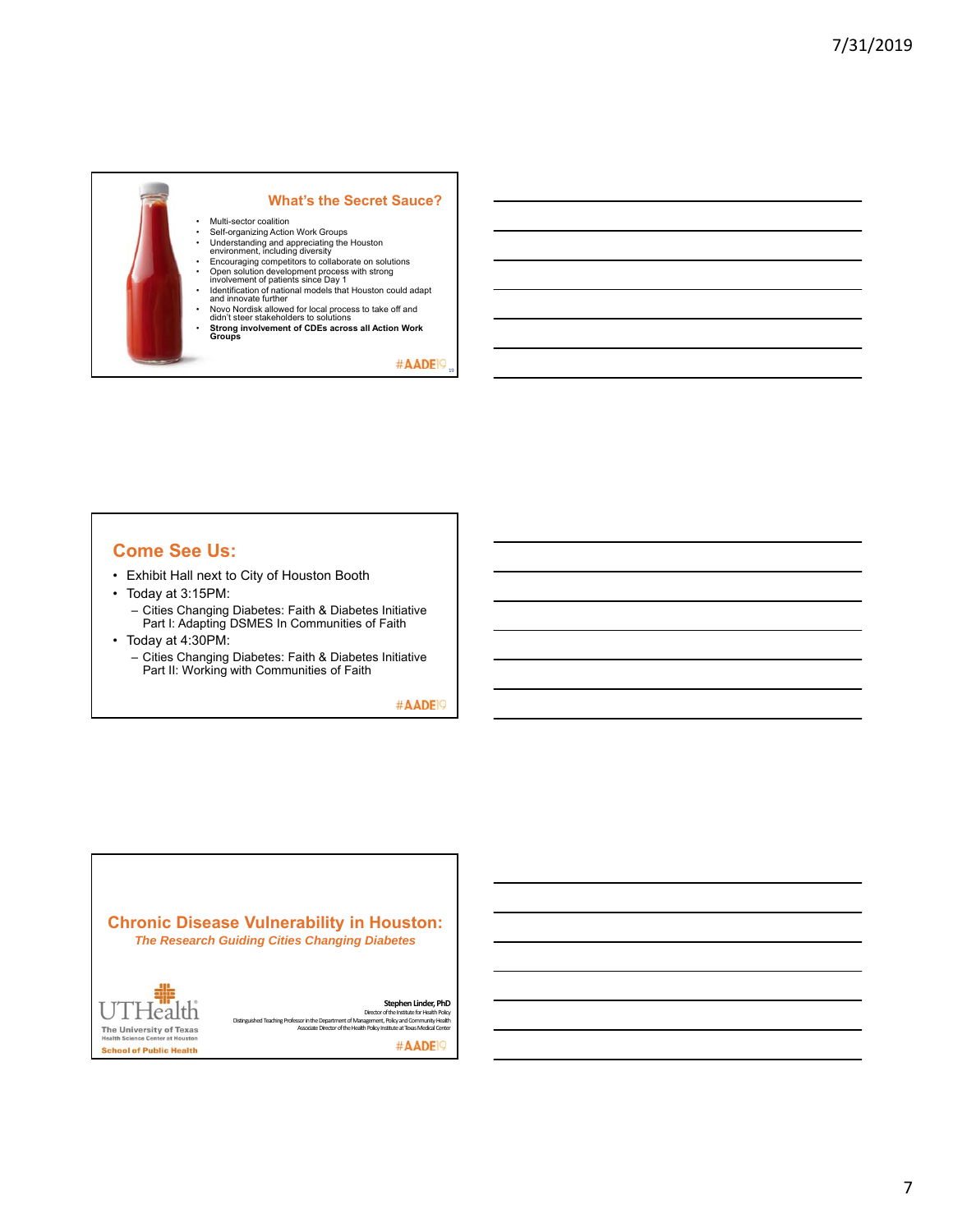





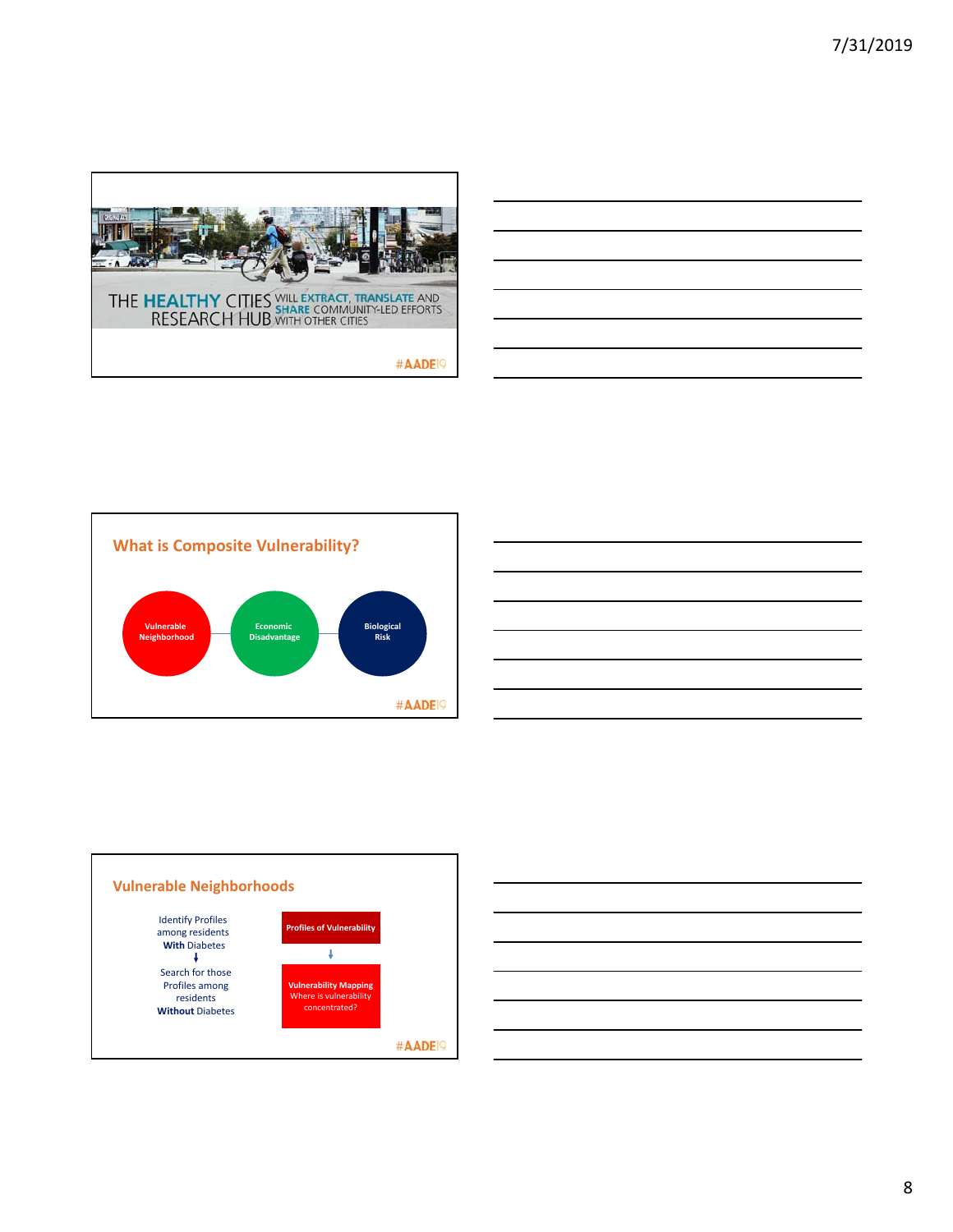